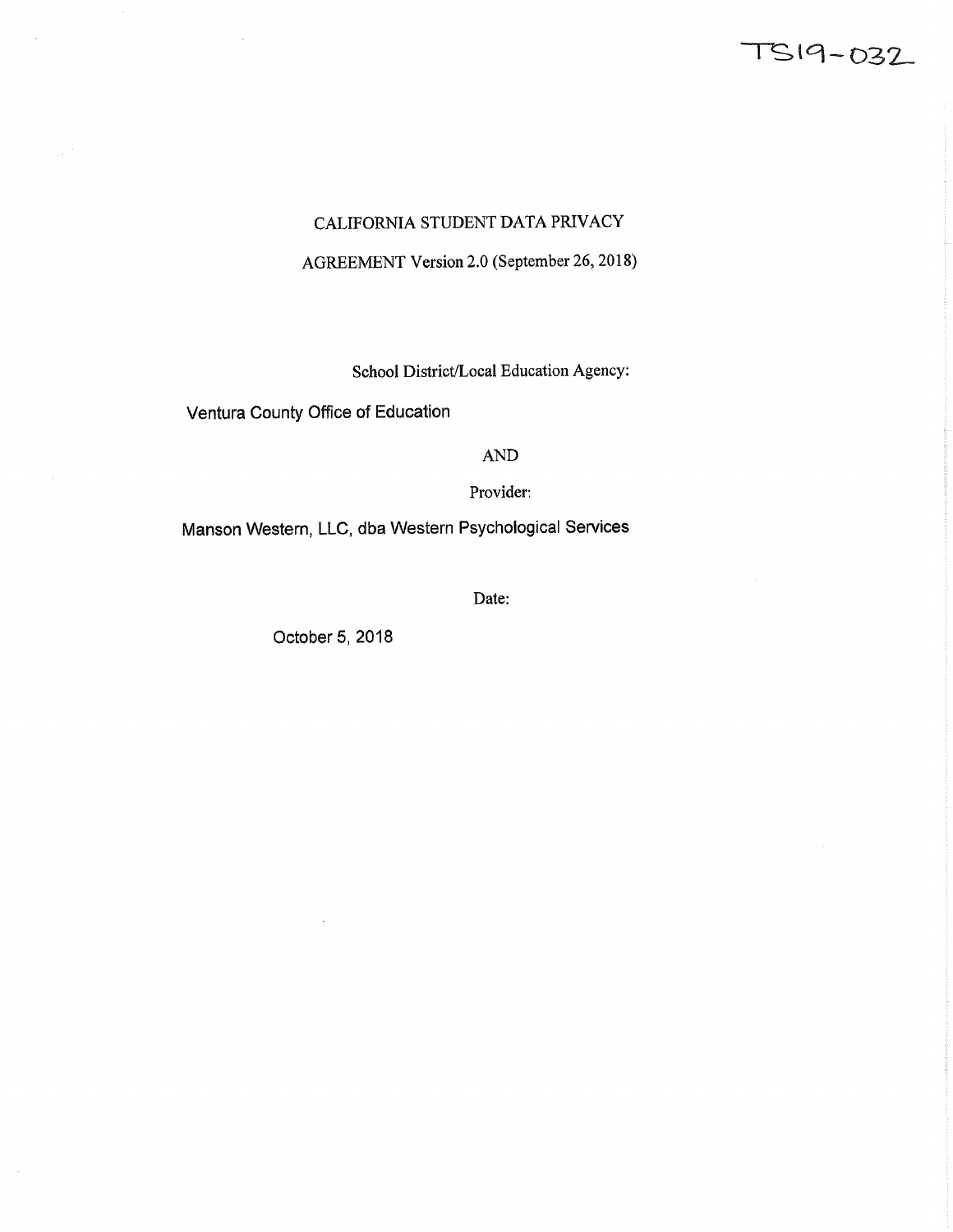This California Student Data Privacy Agreement ("DPA") is entered into by and between the Ventura County Office of Education

(hereinafter referred to as "LEA") and Manson Western, LLC, dba Western Psychological<br>(hereinafter referred to as "Provider") on October 5, 2018 (hereinafter referred to as "Provider") on October 5, 2018 the terms as stated herein.

#### RECITALS

WHEREAS, the Provider has agreed to provide the Local Education Agency ("LEA") with certain digital educational services ("Services") pursuant to a contract dated ("Service Agreement"); and

#### October 5, 2018

WHEREAS, in order to provide the Services described in the Service Agreement, the Provider may receive or create, and the LEA may provide documents or data that are covered by several federal statutes, among them, the Family Educational Rights and Privacy Act ("FERPA") at 20 U.S.C. 1232g (34 CFR Part 99), Children's Online Privacy Protection Act ("COPPA"), 15 U.S.C. *6501-6506;* Protection of Pupil Rights Amendment ("PPRA") 20 U.S.C. 1232h; and

WHEREAS, the documents and data transferred from LEAs and created by the Provider's Services are also subject to California state student privacy laws, including AB 1584, found at California Education Code Section 49073.1 and the Student Online Personal Information Protection Act ("SOPIPA") found at California Business and Professions Code section 22584; and

WHEREAS, for the purposes of this DPA, Provider is a school official with legitimate educational interests in accessing educational records pursuant to the Service Agreement; and

WHEREAS, the Parties wish to enter into this DPA to ensure that the Service Agreement conforms to the requirements of the privacy laws referred to above and to establish implementing procedures and duties; and

WhEREAS, the Provider may, by signing the "General Offer of Privacy Terms" (Exhibit "B"), agree to allow other LEAs in California the opportunity to accept and enjoy the benefits of this DPA for the Services described herein, without the need to negotiate terms in a separate DPA.

**NOW THEREFORE,** for good and valuable consideration, the parties agree as follows:

#### **ARTICLE I: PURPOSE AND SCOPE**

1. Purpose **of DPA.** The purpose of this DPA is to describe the duties and responsibilities to protect student data transmitted to Provider from LEA pursuant to the Service Agreement, including compliance with all applicable statutes, including the FERPA, PPRA, COPPA, SOPIPA, AB *1584,* and other applicable California State laws, all as may be amended from time to time. In performing these services, the Provider shall be considered a School Official with a legitimate educational interest, and performing services otherwise provided by the LEA. With respect to the use and maintenance of Student Data, Provider shall be under the direct control and supervision of the LEA.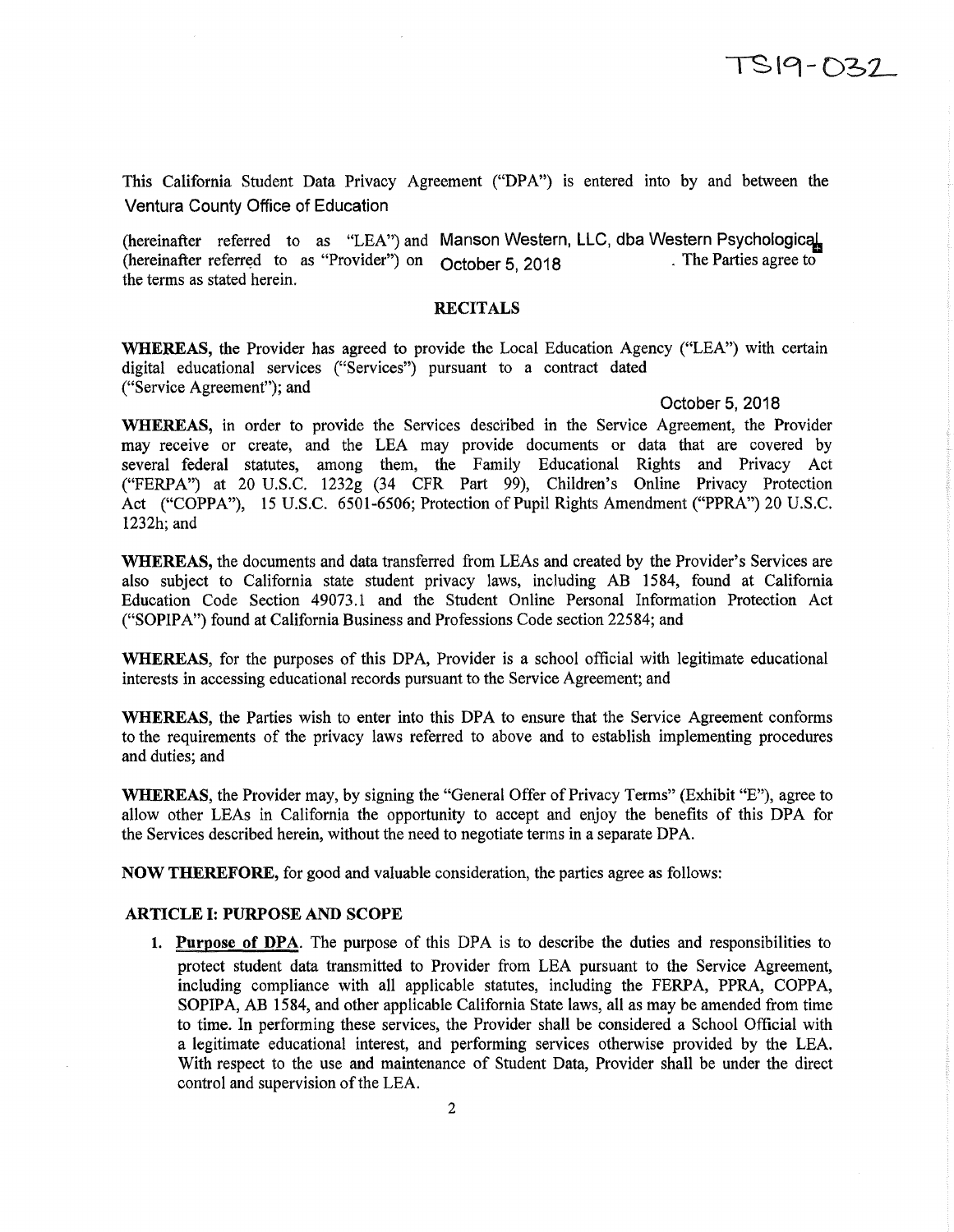2. Nature of Services Provided. The Provider has agreed to provide the following digital educational products and services described below and as may be further outlined in Exhibit "A" hereto:

ABAS - 3 - Adaptive Behavior Assessment Systems Online

G.

- 3. Student Data to Be Provided. The Parties shall indicate the categories of student data to be provided in the Schedule of Data, attached hereto as Exhibit "B".
- 4. DPA Definitions. The definition of terms used in this DPA is found in Exhibit "C". In the event Of a conflict, definitions used in this DPA shall prevail over term used in the Service Agreement.

#### ARTICLE II: DATA OWNERSHIP AND AUTHORIZED ACCESS

- 1. Student Data Property of LEA. All Student Data transmitted to the Provider pursuant to the Service Agreement is and will continue to be the property of and under the control of the LEA. The Provider further acknowledges and agrees that all copies of such Student Data transmitted to the Provider, including any modifications or additions or any portion thereof from any source, are subject to the provisions of this Agreement in the same manner as the original Student Data. The Parties agree that as between them, all rights, including all intellectual property rights in and to Student Data contemplated per the Service Agreement shall remain the exclusive property of the LEA. For the purposes of FERPA, the Provider shall be considered a School Official, under the control and direction of the LEAs as it pertains to the use of Student Data notwithstanding the above. Provider may transfer pupil-generated content to a separate account, according to the procedures set forth below.
- 2. Parent Access. LEA shall establish reasonable procedures by which a parent, legal guardian, or eligible student may review Student Data in the pupil's records, correct erroneous information, and procedures for the transfer of pupil-generated content to a personal account, consistent with the functionality of services. Provider shall respond in a timely manner (and no later than <sup>45</sup> days from the date of the request) to the LEA's request for Student Data in a pupil's records held by the Provider to view or correct as necessary. In the event that a parent of a pupil or other individual contacts the Provider to review any of the Student Data accessed pursuant to the Services, the Provider shall refer the parent or individual to the LEA, who will follow the necessary and proper procedures regarding the requested information.
- 3. Separate Account. If pupil generated content is stored or maintained by the Provider as part of the Services described in Exhibit "A", Provider shall, at the request of the LEA, transfer said pupil generated content to a separate student account upon termination of the Service Agreement; provided, however, such transfer shall only apply to pupil generated content that is severable from the Service.
- 4. Third Party Request. Should a Third Party, including law enforcement and government entities, contact Provider with a request for data held by the Provider pursuant to the Services, the Provider shall redirect the Third Party to request the data directly from the LEA. Provider shall notify the LEA in advance of a compelled disclosure to a Third Party.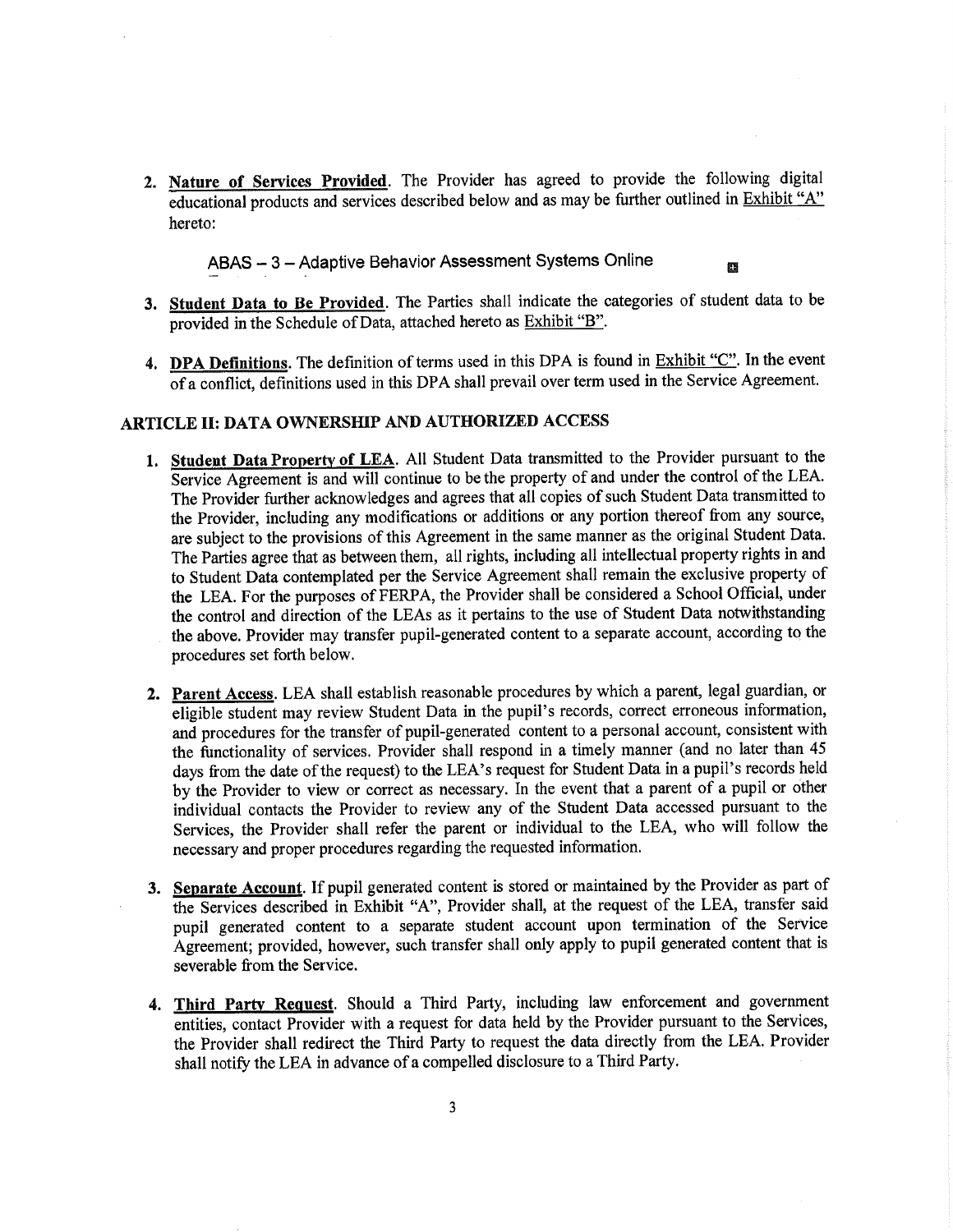5. Subprocessors. Provider shall enter into written agreements with all Subprocessors performing functions pursuant to the Service Agreement, whereby the Subprocessors agree to protect Student Data in manner consistent with the terms of this DPA.

#### ARTICLE **III:** DUTIES OF LEA

- 1. Privacy Compliance. LEA shall provide data for the purposes of the Service Agreement in compliance with FERPA, COPPA, PPRA, SOPIPA, AB *1584* and all other California privacy statutes.
- 2. Annual Notification of Rights. If the LEA has a policy of disclosing education records under FERPA (4 CFR § 99.31 (a) (1)), LEA shall include a specification of criteria for determining who constitutes a school official and what constitutes a legitimate educational interest in its Annual notification of rights.
- **3. Reasonable Precautions. LEA shall take reasonable precautions to** secure usernames, passwords, and any other means of gaining access to the services and hosted data.
- 4. Unauthorized Access Notification. LEA shall notify Provider promptly of any known or suspected unauthorized access. LEA will assist Provider in any efforts by Provider to investigate and respond to any unauthorized access.

#### **ARTICLE IV: DUTIES OF PROVIDER**

- **1. Privacy Compliance.** The Provider shall comply with all applicable state and federal laws and regulations pertaining to data privacy **and** security, including FERPA, COPPA, PPRA, SOPIPA, AB *1584* and **all** other California privacy statutes.
- **2. Authorized** Use. The data shared pursuant to the Service Agreement, including persistent unique identifiers, shall be used for no purpose other than the Services stated in the Service Agreement and/or otherwise authorized under the statutes referred to in subsection (1), above. Provider also acknowledges and agrees that it shall not make any re-disclosure of any Student Data or any portion thereof, including without limitation, meta data, user content or other non-public information and/or personally identifiable information contained in the Student Data, without the express written consent of the LEA.
- 3. Employee Obligation. Provider shall require all employees and agents who have access to Student Data to comply with all applicable provisions of this DPA with respect to the data shared under the Service Agreement.
- 4. No Disclosure. De-identified information may be used by the Provider for the purposes of development, research, and improvement of educational sites, services, or applications, as any other member of the public or party would be able to use dc-identified data pursuant to 34 CFR 99.31(b). Provider agrees not to attempt to re-identify de-identified Student Data and not to transfer de-identified Student Data to any party unless (a) that party agrees in writing not to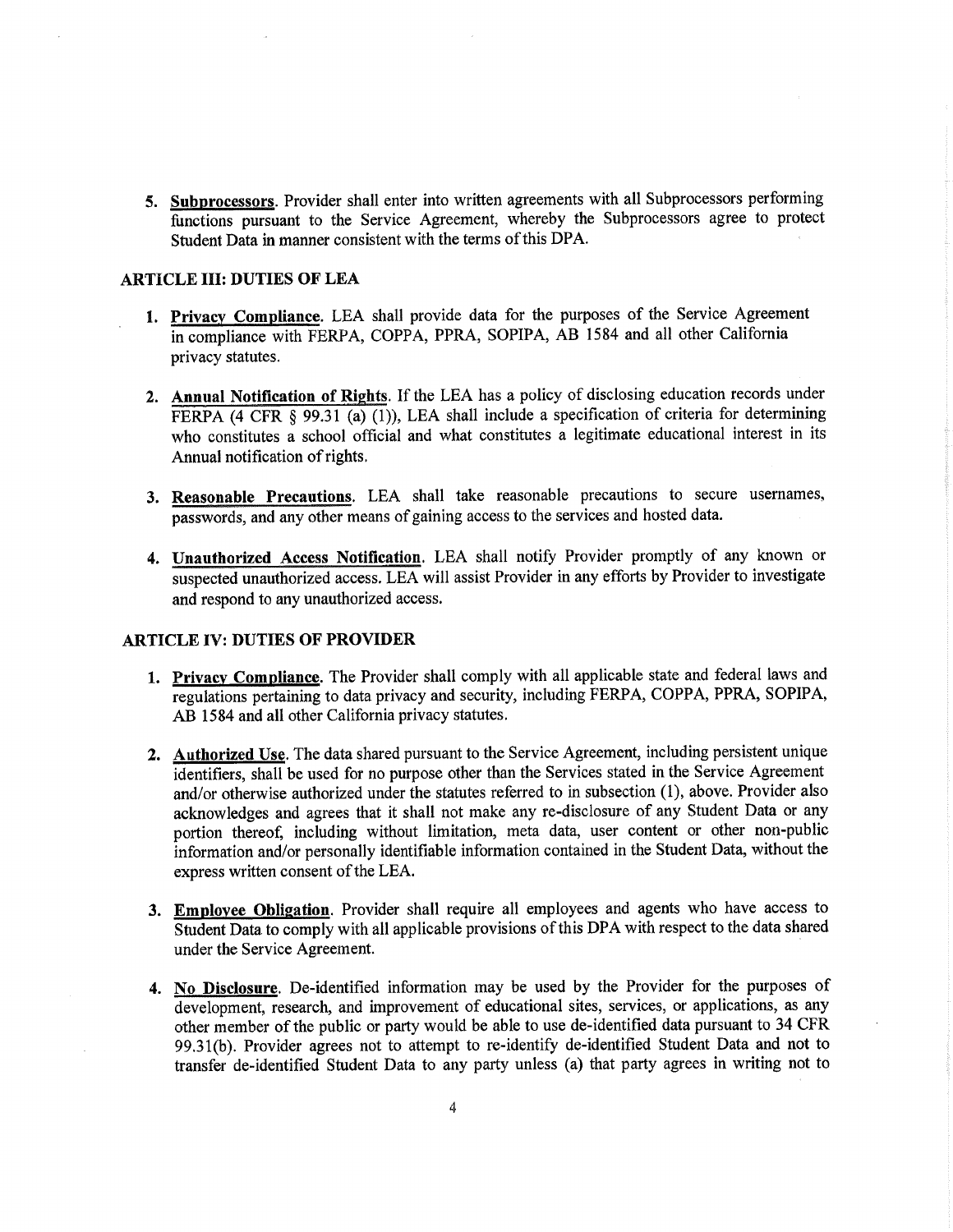attempt re-identification, and (b) prior written notice has been given to LEA who has provided prior written consent for such transfer. Provider shall not copy, reproduce or transmit any data obtained under the Service Agreement and/or any portion thereof; except as necessary to fulfill the Service Agreement.

- 5. Disposition of **Data.** Upon written request and in accordance with the applicable terms in subsection a or b, below, Provider shall dispose or delete all Student Data obtained under the Service Agreement when it is no longer needed for the purpose for which it was obtained. Disposition shall include (1) the shredding of any hard copies of any Student Data; (2) Erasing; or (3) Otherwise modifying the personal information in those records to make it unreadable or indecipherable by human or digital means. Nothing in the Service Agreement authorizes Provider to maintain Student Data obtained under the Service Agreement beyond the time period reasonably needed to complete the disposition. Provider shall provide written notification to LEA when the Student Data has been disposed. The duty to dispose of Student Data shall not extend to data that has been de-identified or placed in a separate Student account, pursuant to the other terms of the DPA. The LEA may employ a "Request for Return or Deletion of Student Data" form, a copy of which is attached hereto as Exhibit "D". Upon receipt of a request from the LEA, the Provider will immediately provide the LEA with any specified portion of the Student Data within ten (10) calendar days of receipt of said request.
	- a. Partial Disposal During Term of Service Agreement. Throughout the Term of the Service Agreement, LEA may request partial disposal of Student Data obtained under the Service Agreement that is no longer needed. Partial disposal of data shall be subject to LEA's request to transfer data to a separate account, pursuant to Article II, section 3, above.
	- b. Complete Disposal Upon Termination of Service Agreement. Upon Termination of the Service Agreement Provider shall dispose or delete all Student Data obtained under the Service Agreement. Prior to disposition of the data, Provider shall notify LEA in writing of its option to transfer data to a separate account, pursuant to Article II, section 3, above. In no event shall Provider dispose of data pursuant to this provision unless and until Provider has received affirmative written confirmation from LEA that data will not be transferred to a separate account.
- 6. Advertising Prohibition. Provider is prohibited from using or selling Student Data to (a) market or advertise to students or families/guardians; (b) inform, influence, or enable marketing, advertising, or other commercial efforts by a Provider; (c) develop a profile of a student, family member/guardian or group, for any commercial purpose other than providing the Service to LEA; or (d) use the Student Data for the development of commercial products or services, other than as necessary to provide the Service to LEA. This section does not prohibit Provider from using Student Data for adaptive learning or customized student learning purposes.

#### ARTICLE V: DATA PROVISIONS

1. Data Security. The Provider agrees to abide by and maintain adequate data security measures, consistent with industry standards and technology best practices, to protect Student Data from unauthorized disclosure or acquisition by an unauthorized person. The general security duties of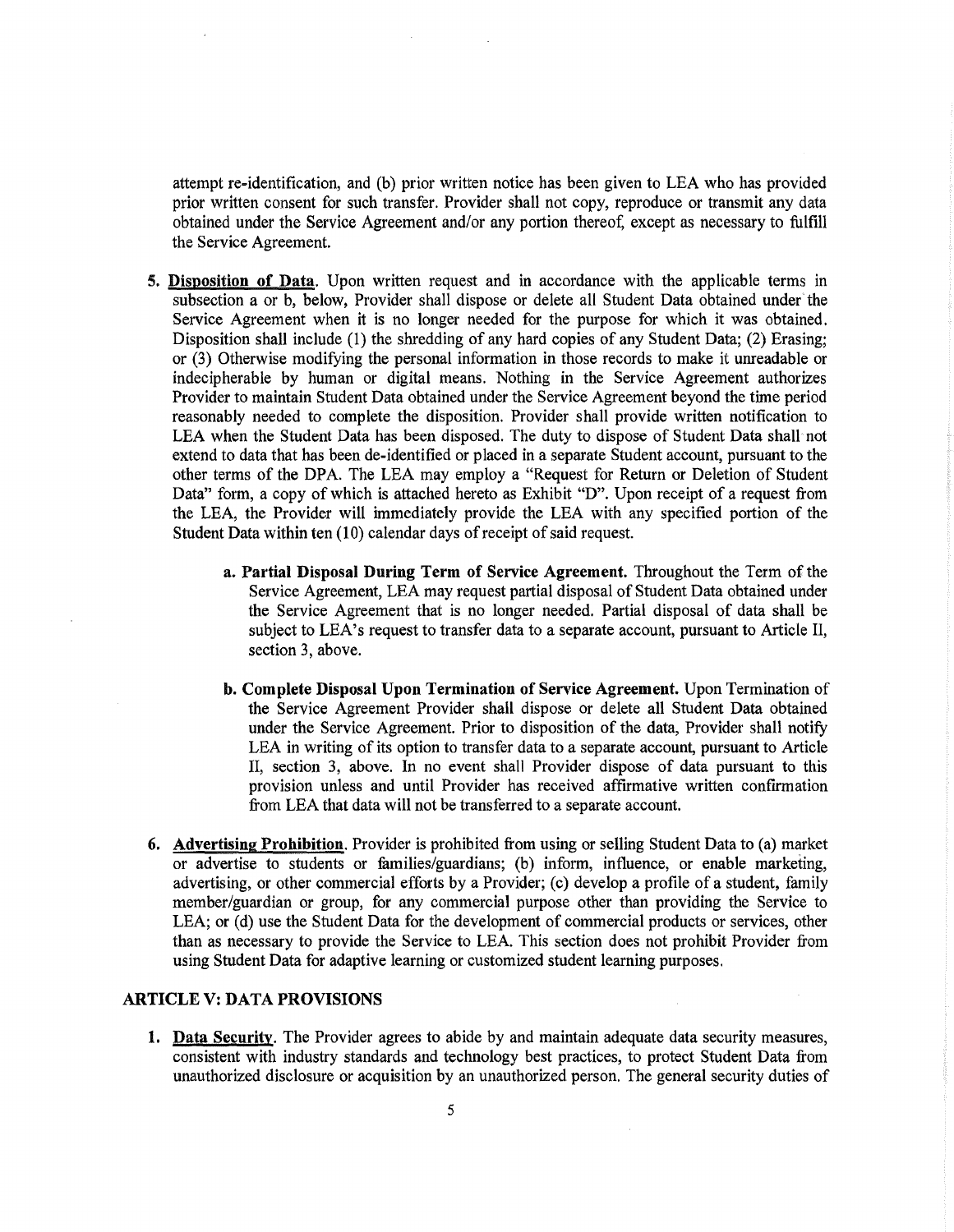Provider are set forth below. Provider may further detail its security programs and measures in Exhibit "F" hereto. These measures shall include, but are not limited to:

- a. Passwords and Employee Access. Provider shall secure usemames, passwords, and any other means of gaining access to the Services or to Student Data, at a level suggested by the applicable standards, as set forth in Article 4.3 of NIST 800-63-3. Provider shall only provide access to Student Data to employees or contractors that are performing the Services. Employees with access to Student Data shall have signed confidentiality agreements regarding said Student Data. All employees with access to Student Records shall be subject to criminal background checks in compliance with state and local ordinances.
- b. Destruction of Data. Provider shall destroy or delete all Student Data obtained under the Service Agreement when it is no longer needed for the purpose for which it was obtained, or transfer said data to LEA or LEA's designee, according to the procedure identified in Article IV, section 5, above. Nothing in the Service Agreement authorizes Provider to maintain Student Data beyond the time period reasonably needed to complete the disposition.
- c. Security Protocols. Both parties agree to maintain security protocols that meet industry standards in the transfer or transmission of any data, including ensuring that data may only be viewed or accessed by parties legally allowed to do so. Provider shall maintain all data obtained or generated pursuant to the Service Agreement in a secure digital environment and not copy, reproduce, or transmit data obtained pursuant to the Service Agreement, except as necessary to fulfill the purpose of data requests by LEA.
- d. Employee Training, The Provider shall provide periodic security training to those of its employees who operate or have access to the system. Further, Provider shall provide LEA with contact information of an employee who LEA may contact if there are any security concerns or questions.
- e. Security Technology. When the service is accessed using a supported web browser, Provider shall employ industry standard measures to protect data from unauthorized access. The service security measures shall include server authentication and data encryption. Provider shall host data pursuant to the Service Agreement in an environment using a firewall that is updated according to industry standards.
- f. Security Coordinator. If different from the designated representative identified in Article VII, section 5, Provider shall provide the name and contact information of Provider's Security Coordinator for the Student Data received pursuant to the Service Agreement.
- g. Subprocessors Bound. Provider shall enter into written agreements whereby Subprocessors agree to secure and protect Student Data in a manner consistent with the terms of this Article V. Provider shall periodically conduct or review compliance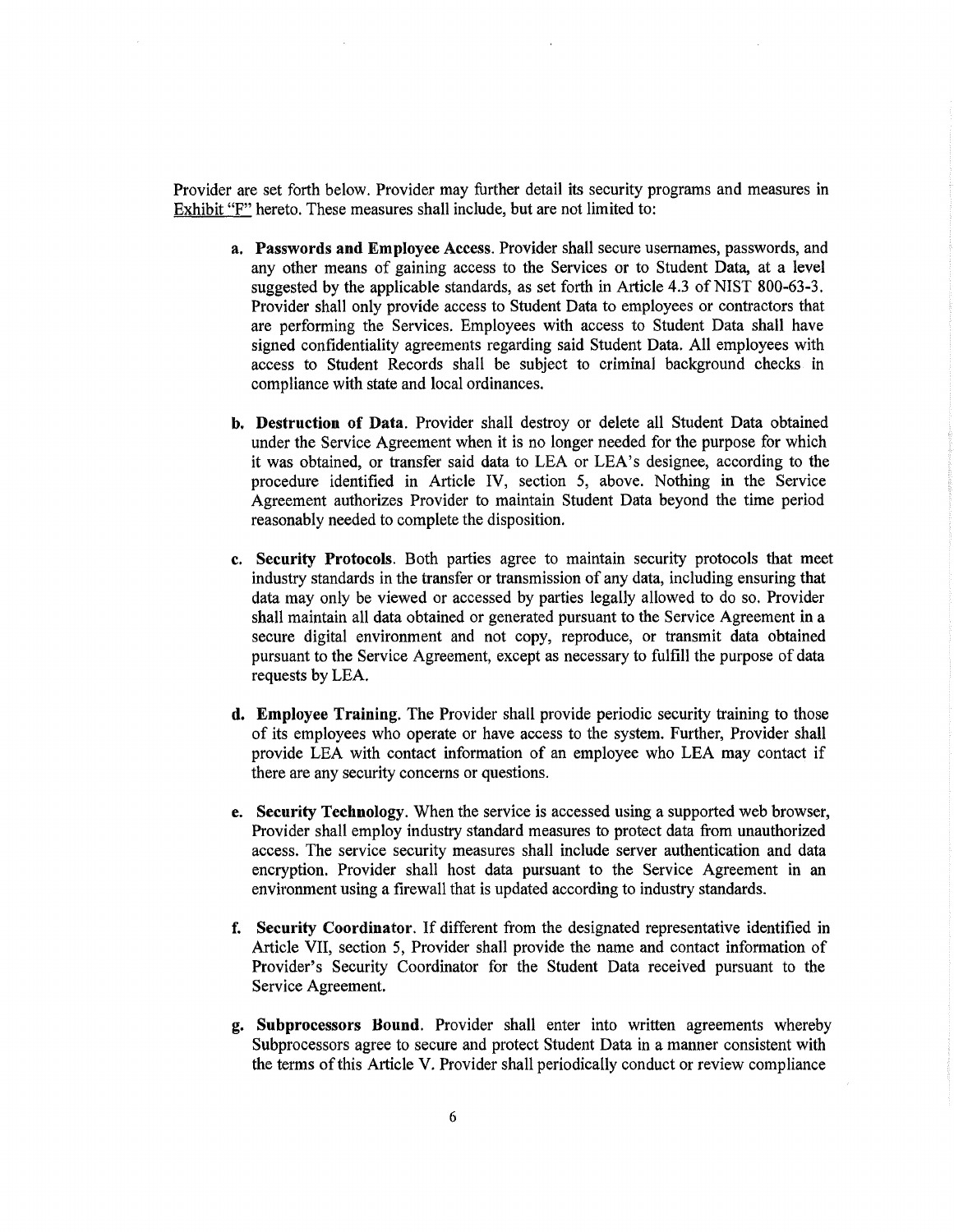monitoring and assessments of Subprocessors to determine their compliance with this Article.

h. Periodic Risk Assessment. Provider further acknowledges and agrees to conduct digital and physical periodic (no less than semi-annual) risk assessments and remediate any identified security and privacy vulnerabilities in a timely manner.

2. Data Breach. In the event that Student Data is accessed or obtained by an unauthorized individual, Provider shall provide notification to LEA within a reasonable amount of time of the incident, and not exceeding forty-eight (48) hours. Provider shall follow the following process:

- a. The security breach notification shall be written in plain language, shall be titled "Notice of Data Breach," and shall present the information described herein under the following headings: "What Happened," "What Information Was Involved," "What We Are Doing," "What You Can Do," and "For More Information." Additional information may be provided as a supplement to the notice.
- b. The security breach notification described above in section  $2(a)$  shall include, at a minimum, the following information:
	- i. The name and contact information of the reporting LEA subject to this section.
	- ii. A list of the types of personal information that were or are reasonably believed to have been the subject of a breach.
	- iii. If the information is possible to determine at the time the notice is provided, then either (1) the date of the breach, (2) the estimated date of the breach, or (3) the date range within which the breach occurred. The notification shall also include the date of the notice.
	- iv. Whether the notification was delayed as a result of a law enforcement investigation, if that information is possible to determine at the time the notice is provided.
	- v. A general description of the breach incident, if that information is possible to determine at the time the notice is provided.
- c. At LEA's discretion, the security breach notification may also include any of the following:
	- i. Information about what the agency has done to protect individuals whose information has been breached.
	- ii. Advice on steps that the person whose information has been breached may take to protect himself or herself.
- d. Provider agrees to adhere to all requirements in applicable State and in federal law with respect to a data breach related to the Student Data, including, when appropriate or required, the required responsibilities and procedures for notification and mitigation of any such data breach.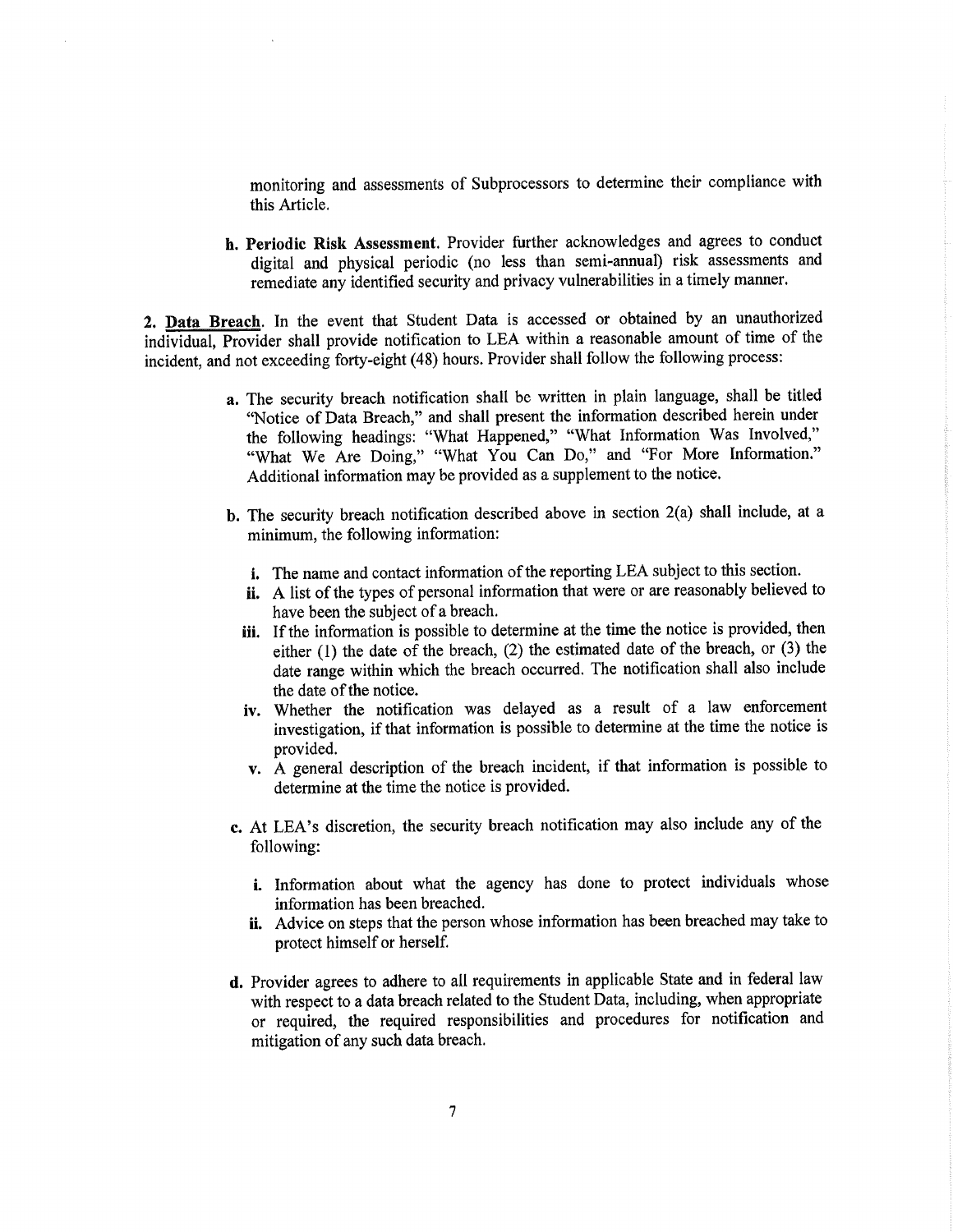- e. Provider further acknowledges and agrees to have a written incident response plan that reflects best practices and is consistent with industry standards and federal and state law for responding to a data breach, breach of security, privacy incident or unauthorized acquisition or use of Student Data or any portion thereof, including personally identifiable information and agrees to provide LEA, upon request, with a copy of said written incident response plan.
- 1. Provider is prohibited from directly contacting parent, legal guardian or eligible pupil unless expressly requested by LEA. If LEA requests Provider's assistance providing notice of unauthorized access, and such assistance is not unduly burdensome to Provider, Provider shall notify the affected parent, legal guardian or eligible pupil of the unauthorized access, which shall include the information listed in subsections (b) and (c), above. If requested by LEA, Provider shall reimburse LEA for costs incurred to notify parents/families of a breach not originating from LEA's use of the Service.
- g. In the event of a breach originating from LEA's use of the Service, Provider shall cooperate with LEA to the extent necessary to expeditiously secure Student Data.

#### ARTICLE VI- GENERAL OFFER OF PRIVACY TERMS

Provider may, by signing the attached Form of General Offer of Privacy Terms (General Offer, attached hereto as Exhibit "E"), be bound by the terms of this DPA to any other LEA who signs the acceptance on in said Exhibit. The Form is limited by the terms and conditions described therein.

#### ARTICLE VII: MISCELLANEOUS

- 1. Term. The Provider shall be bound by this DPA for the duration of the Service Agreement or so long as the Provider maintains any Student Data...
- 2. Termination. In the event that either party seeks to terminate this DPA, they may do so by mutual written consent so long as the Service Agreement has lapsed or has been tenninated. LEA shall have the right to terminate the DPA and Service Agreement in the event of a material breach of the terms of this DPA.
- 3. Effect of Termination Survival. If the Service Agreement is terminated, the Provider shall destroy all of LEA's data pursuant to Article V, section 1(b), and Article II, section 3, above.
- 4. Priority of Agreements. This DPA shall govern the treatment of student data in order to comply with privacy protections, including those found in FERPA and all applicable privacy statutes identified in this DPA. In the event there is conflict between the DPA and the Service Agreement, the DPA shall apply and take precedence. Except as described in this paragraph herein, all other provisions of the Service Agreement shall remain in effect.
- 5. Notice. All notices or other communication required or permitted to be given hereunder must be in writing and given by personal delivery, or e-mail transmission (if contact information is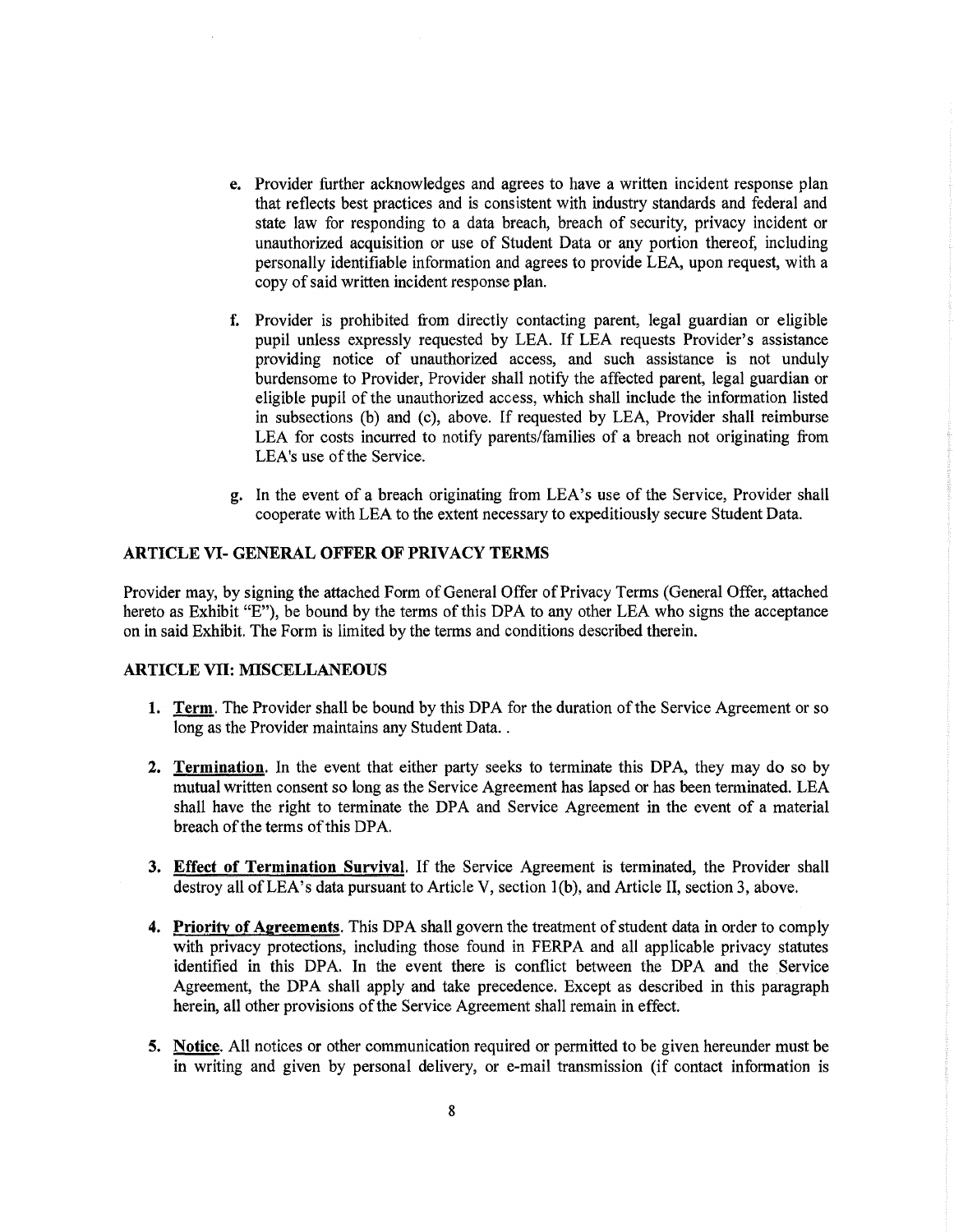provided for the specific mode of delivery), or first-class mail, postage prepaid, sent to the designated representatives before:

#### **a. Designated Representatives**

The designated representative for the LEA for this Agreement is:

|              | Name: Lisa Cline                                      |
|--------------|-------------------------------------------------------|
|              | Title: Executive Director, Internal Business Services |
| Lisa Cline   | Contact Information:                                  |
| 805-383-1942 |                                                       |
|              | lcline@vcoe.org                                       |

The designated representative for the Provider for this Agreement is:

Name: Rocco Cretacci Title: Director of Infrastructure

Contact Information:

| Rocco Cretacci       |  |
|----------------------|--|
| 424-201-8846         |  |
| rocco@wpspublish.com |  |

**b. Notification of Acceptance of General Offer of Terms.** Upon execution of Exhibit E, General Offer of Terms, Subscribing LEA shall provide notice of such acceptance in writing and given by personal delivery, or e-mail transmission (if contact information is provided for the specific mode of delivery), or first-class mail, postage prepaid, to the designated representative below.

The designated representative for the notice of acceptance of the General Offer of Privacy Terms is:

Name: Rocco Cretacci Title: Director of Infrastructure

| Contact Information:<br>Rocco Cretacci |  |
|----------------------------------------|--|
| 424-201-8846                           |  |
| rocco@wpspublish.com                   |  |

**6. Entire Agreement.** This DPA constitutes the entire agreement of the parties relating to the subject matter hereof and supersedes all prior communications, representations, or agreements, oral or written, by the parties relating thereto. This DPA may be amended and the observance of any provision of this DPA may be waived (either generally or in any particular instance and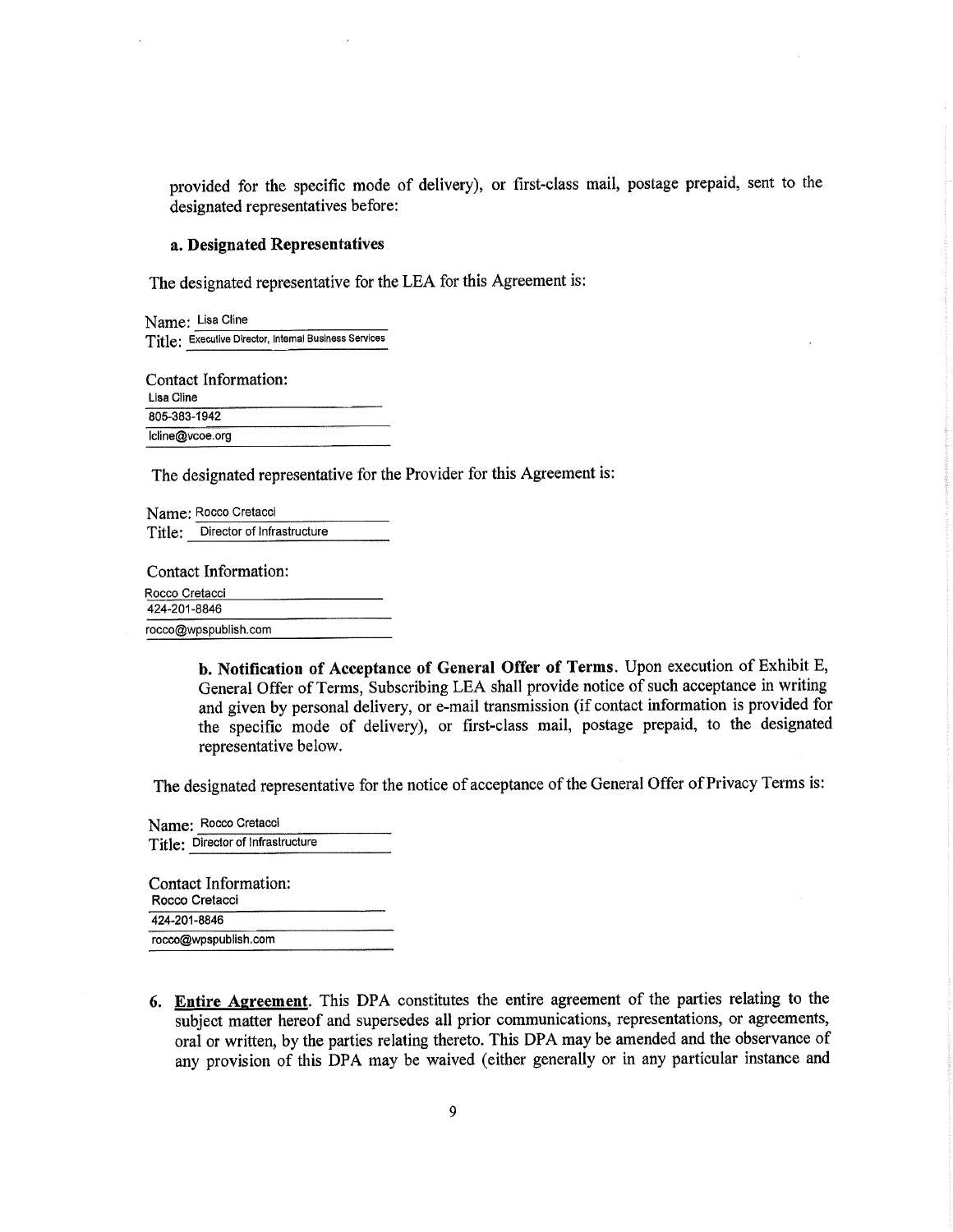either retroactively or prospectively) only with the signed written consent of both parties. Neither failure nor delay on the part of any party in exercising any right, power, or privilege hereunder shall operate as a waiver of such right, nor shall any single or partial exercise of any such right, power, or privilege preclude any further exercise thereof or the exercise of any other right, power, or privilege.

- 7. Severability. Any provision of this DPA that is prohibited or unenforceable in any jurisdiction shall, as to such jurisdiction, be ineffective to the extent of such prohibition or unenforceability without invalidating the remaining provisions of this DPA, and any such prohibition or unenforceability in any jurisdiction shall not invalidate or render unenforceable such provision in any other jurisdiction. Notwithstanding the foregoing, if such provision could be more narrowly drawn so as not to be prohibited or unenforceable in such jurisdiction while, at the same time, maintaining the intent of the parties, it shall, as to such jurisdiction, be so narrowly drawn without invalidating the remaining provisions of this DPA or affecting the validity or enforceability of such provision in any other jurisdiction.
- 8. Governing Law; Venue and Jurisdiction. THIS DPA WILL BE GOVERNED BY AND CONSTRUED IN ACCORDANCE WITH THE LAWS OF THE STATE IN WHICH THIS AGREEMENT IS EXECUTED, WITHOUT REGARD TO CONFLICTS OF LAW PRINCIPLES. EACH PARTY CONSENTS AND SUBMITS TO THE SOLE AND EXCLUSIVE JURISDICTION TO THE STATE AND FEDERAL COURTS FOR THE COUNTY IN WHICH THIS AGREEMENT IS FORMED FOR ANY DISPUTE ARISING OUT OF OR RELATING TO THIS SERVICE AGREEMENT OR THE TRANSACTIONS CONTEMPLATED HEREBY.
- 9. Authority. Provider represents that it is authorized to bind to the terms of this Agreement, including confidentiality and destruction of Student Data and any portion thereof contained therein, all related or associated institutions, individuals, employees or contractors who may have access to the Student Data and/or any portion thereof, or may own, lease or control equipment or facilities of any kind where the Student Data and portion thereof stored, maintained or used in any way. Provider agrees that any purchaser of the Provider shall also be bound to the Agreement.
- 10. Waiver. No delay or omission of the LEA to exercise any right hereunder shall be construed as a waiver of any such right and the LEA reserves the right to exercise any such right from time to time, as often as may be deemed expedient.
- 11.Successors Bound. This DPA is and shall be binding upon the respective successors in interest to Provider in the event of a merger, acquisition, consolidation or other business reorganization or sale of all or substantially all of the assets of such business.

*Signature Page Follows]*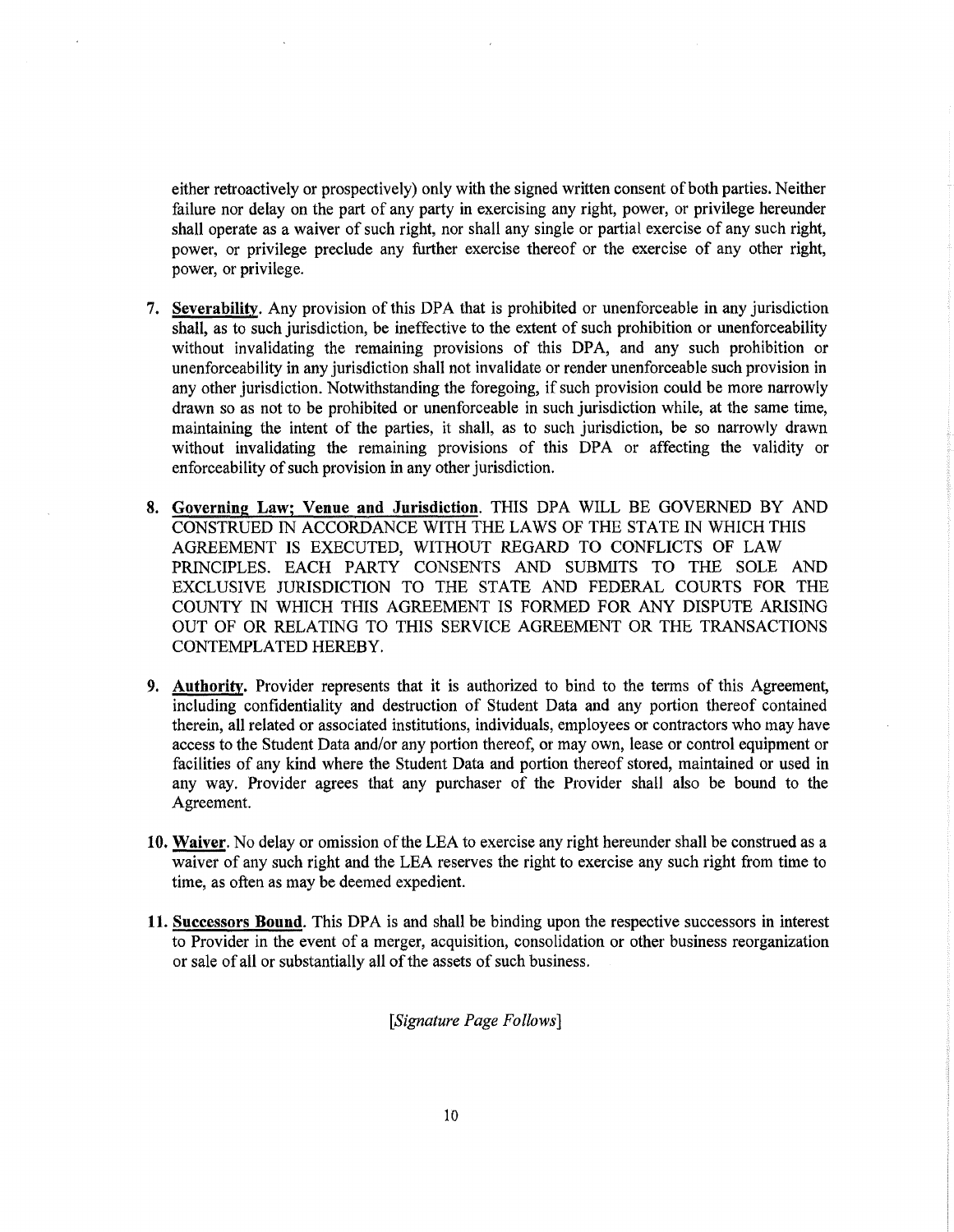IN WITNESS WHEREOF, the parties have executed this California Student Data Privacy Agreement as of the last day noted below.

| Provider:     |       |               | Manson Western, LLC, dba Western Psychological            |
|---------------|-------|---------------|-----------------------------------------------------------|
| BY:           | Date: | $10 - 5 - 18$ |                                                           |
| Printed Name: |       |               | Rocco Cretacci Title/Position: Director of Infrastructure |
|               |       |               |                                                           |

Local Education Agency: Ventura County Office of Education

BY: Rusa Cline Date: 11-20-18 

Printed Name: Lisa Cline **Title/Position:** Executive Director, Internal Business Services

*Note: Electronic signature not permitted*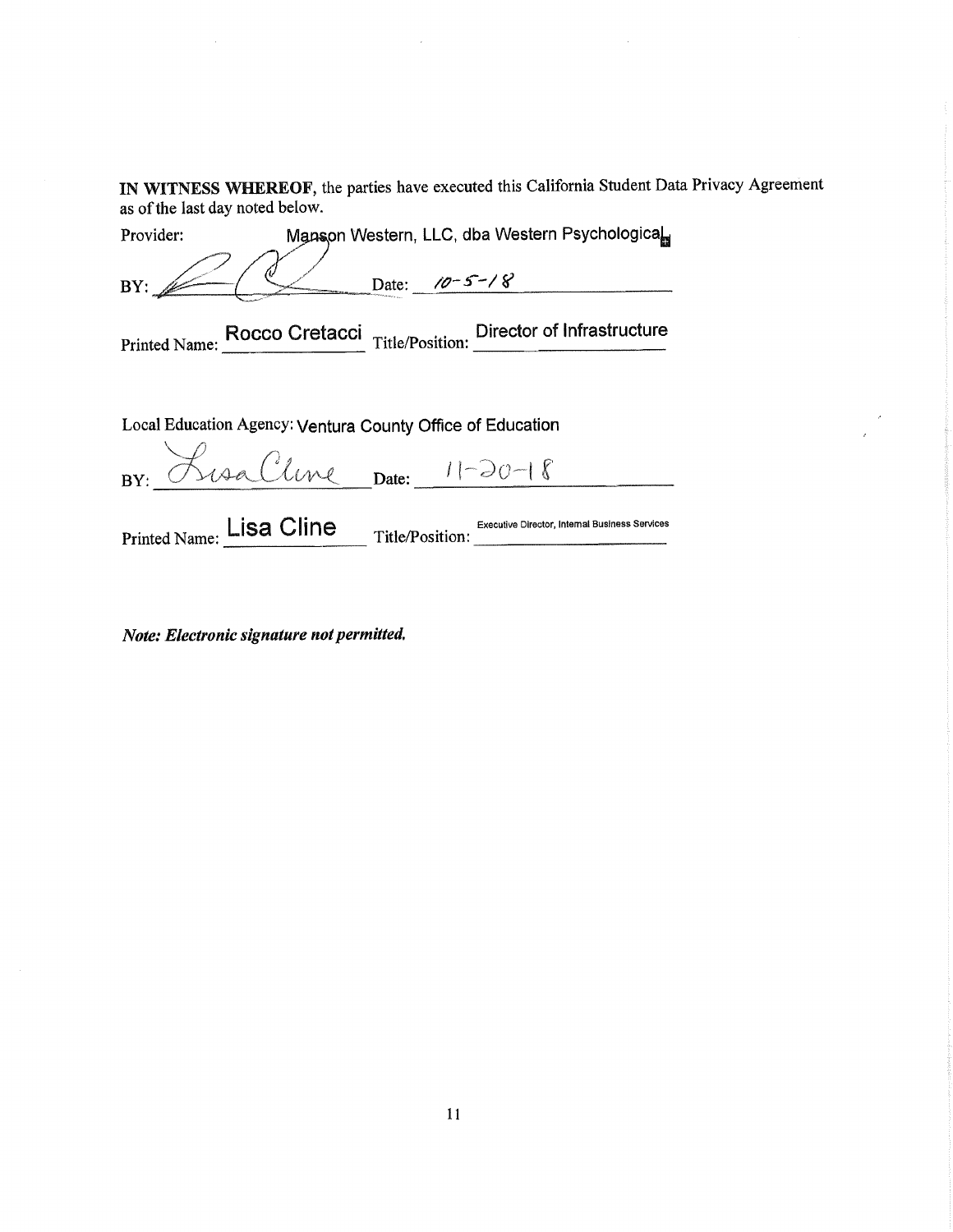#### EXHIBIT "A"

#### DESCRIPTION OF SERVICES

#### [INSERT DETAILED DESCRIPTION OF PRODUCTS AND SERVICES HERE. IF MORE THAN ONE PRODUCT OR SERVICE IS INCLUDED, LIST EACH PRODUCT HERE]

The ABAS-3 combines all-new norms with updated item content to create the leading adaptive skills assessment. Retaining all features that made the second edition the preferred instrument for evaluating adaptive behavior, the ABAS-3 is even easier to administer and score. Comprehensive, convenient, and cost-effective, this behavior rating scale measures daily living skills—what people actually do, or can do, without assistance from others. It is particularly useful for evaluating those with developmental delays, autism spectrum disorder, intellectual disability, learning disabilities, neuropsychological disorders, and sensory or physical impairments.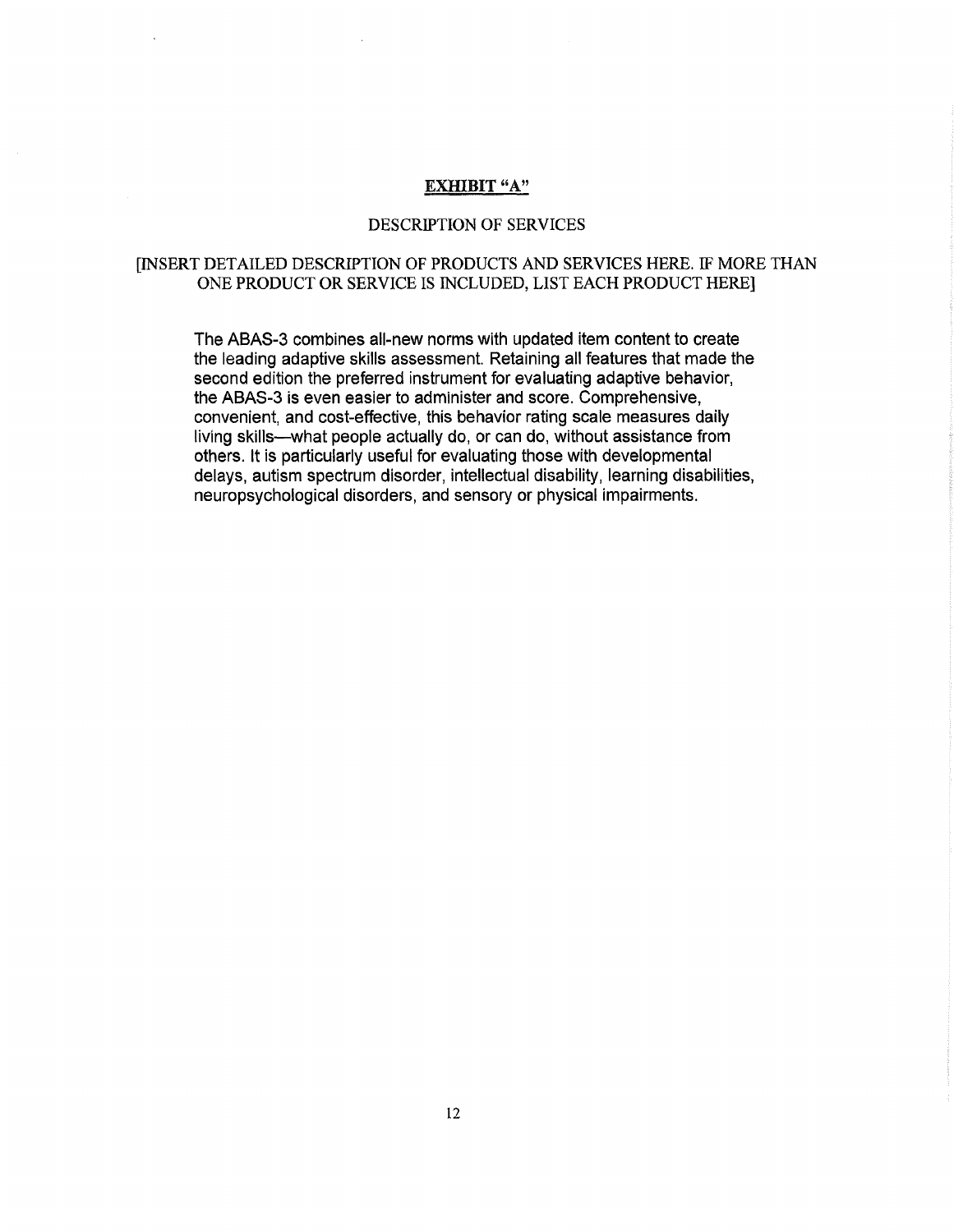$\bar{\lambda}$ 

 $\bar{z}$ 

i.

# **EXHIBIT "B"** SEE ATTACHED DOCUMENT FOR EXHIBIT B

# SCHEDULE OF DATA

| Category of<br>Data                  | ahayyaa gobooyiya<br><b>Elements</b> | <b>Check if used</b><br>by your<br>system | Conduct         | Conduct or<br>behavioral<br>data    |  |
|--------------------------------------|--------------------------------------|-------------------------------------------|-----------------|-------------------------------------|--|
|                                      | IP Addresses                         |                                           |                 | Date of Birth                       |  |
|                                      | of users, Use                        |                                           |                 | Place of Birth                      |  |
| Application                          | of cookies etc.<br>Other             |                                           |                 | Gender                              |  |
| Technology<br>Meta Data              | application<br>technology            |                                           |                 | Ethnicity or<br>race                |  |
|                                      | meta data-<br>Please specify:        |                                           |                 | Language<br>information<br>(native, |  |
|                                      | Meta data on<br>user                 |                                           | Demographics    | preferred or<br>primary             |  |
| Application<br><b>Use Statistics</b> | interaction<br>with                  |                                           |                 | language<br>spoken by<br>student)   |  |
|                                      | application                          |                                           |                 | Other                               |  |
|                                      | Standardized<br>test scores          |                                           |                 | demographic<br>information-         |  |
|                                      | Observation                          |                                           |                 | Please specify:<br>Student school   |  |
| Assessment                           | data                                 |                                           |                 | enrollment                          |  |
|                                      | Other<br>assessment                  |                                           |                 | Student grade                       |  |
|                                      | data-Please                          |                                           |                 | level                               |  |
|                                      | specify:                             |                                           |                 | Homeroom                            |  |
|                                      | Student school                       |                                           | Enrollment      | Guidance<br>counselor               |  |
|                                      | (daily)<br>attendance                |                                           |                 | Specific<br>curriculum              |  |
| Attendance                           | data<br>Student class<br>attendance  |                                           |                 | programs<br>Year of<br>graduation   |  |
|                                      | data                                 |                                           |                 | Other<br>enrollment                 |  |
|                                      | Online<br>communications             |                                           |                 | information-<br>Please specify:     |  |
| Communications                       | that are                             |                                           | Parent/Guardian |                                     |  |
|                                      | captured                             |                                           |                 | Address                             |  |
|                                      | (emails, blog                        |                                           | Contact         | Email                               |  |
|                                      | entries)                             |                                           | Information     | Phone                               |  |
| di Colonial den                      | Construction of the construction     | amandinkartantentek                       |                 |                                     |  |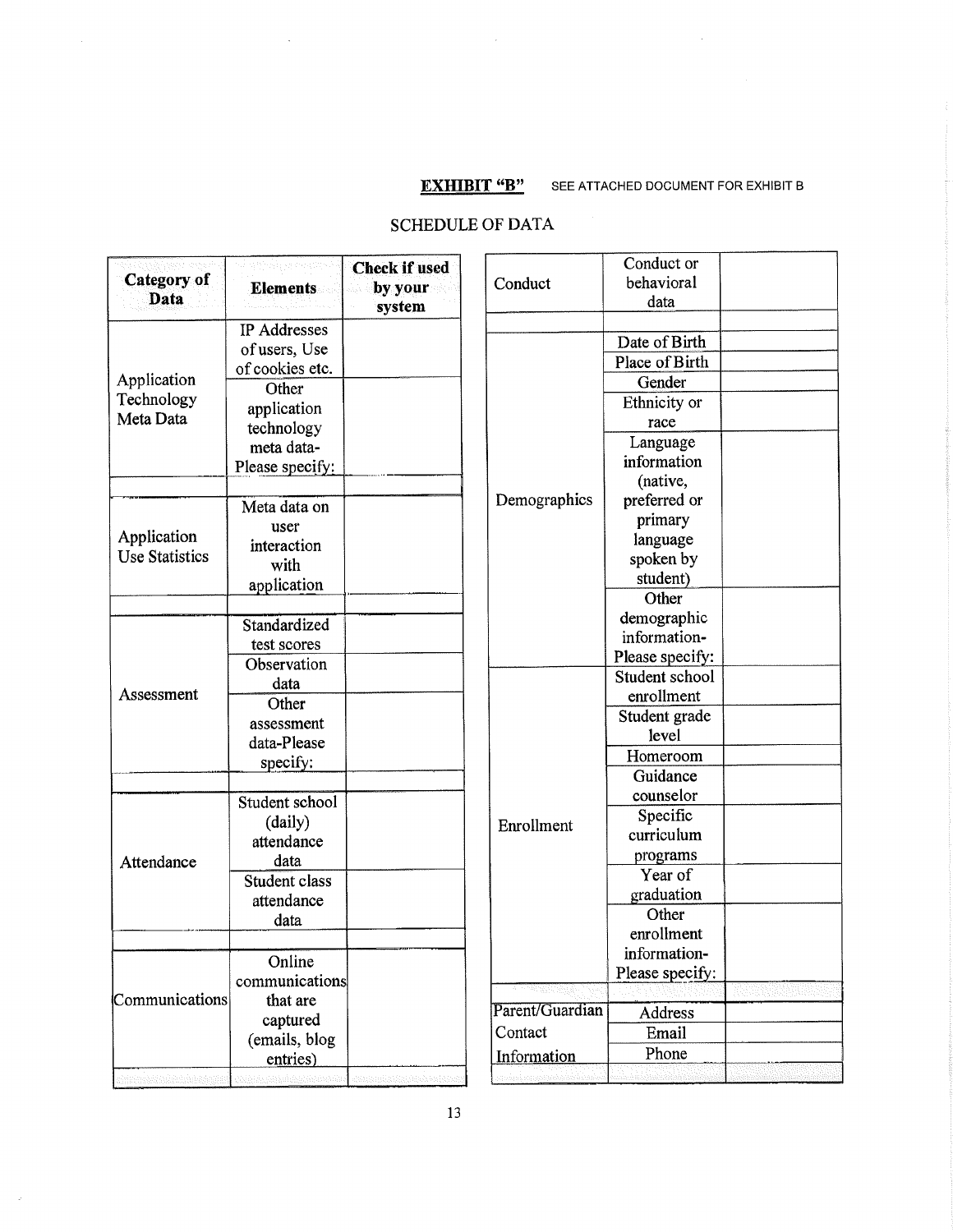|                      | Parent ID       |  |
|----------------------|-----------------|--|
| Parent/              | number          |  |
| Guardian ID          | (created to     |  |
|                      | link parents to |  |
|                      | students)       |  |
|                      |                 |  |
| Parent/              | First and/or    |  |
| <b>Guardian Name</b> | Last            |  |
|                      |                 |  |
|                      | Student         |  |
|                      | scheduled       |  |
| Schedule             | courses         |  |
|                      | Teacher         |  |
|                      | names           |  |
|                      |                 |  |
|                      | English         |  |
|                      | language        |  |
|                      | learner         |  |
|                      | information     |  |
|                      | Low income      |  |
|                      | status          |  |
|                      | Medical alerts  |  |
|                      | /health data    |  |
|                      | Student         |  |
|                      | disability      |  |
|                      | information     |  |
| Special              | Specialized     |  |
| Indicator            | education       |  |
|                      | services (IEP   |  |
|                      | or 504)         |  |
|                      | Living          |  |
|                      | situations      |  |
|                      | (homeless/      |  |
|                      | foster care)    |  |
|                      | Other           |  |
|                      | indicator       |  |
|                      | information-    |  |
|                      | Please specify: |  |
|                      |                 |  |
| Student              | Address         |  |
| Contact              | Email           |  |
| Information          | Phone           |  |
|                      |                 |  |
| Student              | Local (School   |  |
| Identifiers          | district) ID    |  |
|                      |                 |  |

|                     | number          |                        |
|---------------------|-----------------|------------------------|
|                     | State ID        |                        |
|                     | number          |                        |
|                     | Provider/App    |                        |
|                     | assigned        |                        |
|                     | student ID      |                        |
|                     | number          |                        |
|                     | Student app     |                        |
|                     | username        |                        |
|                     | Student app     |                        |
|                     | passwords       |                        |
|                     |                 |                        |
| <b>Student Name</b> | First and/or    |                        |
|                     | Last            |                        |
|                     |                 |                        |
|                     | Program/appli-  |                        |
|                     | cation          |                        |
|                     | performance     |                        |
|                     | (typing         |                        |
| Student In          | program-student |                        |
|                     | types 60 wpm,   |                        |
| App<br>Performance  | reading         |                        |
|                     | program-student |                        |
|                     | reads below     |                        |
|                     | grade level)    |                        |
|                     |                 |                        |
|                     |                 |                        |
|                     |                 |                        |
|                     | Academic or     |                        |
| Student             | extracurricular |                        |
| Program             | activities a    |                        |
| Membership          | student may     |                        |
|                     | belong to or    |                        |
|                     | participate in  |                        |
|                     |                 |                        |
| Student             | Student         |                        |
| Survey              | responses to    |                        |
| Responses           | surveys or      |                        |
|                     | questionnaires  |                        |
|                     |                 | क्यकारू <sub>हुई</sub> |
|                     | Student         |                        |
|                     | generated       |                        |
| Student work        | content;        |                        |
|                     | writing,        |                        |
|                     | pictures etc.   |                        |
|                     | Other student   |                        |
|                     |                 |                        |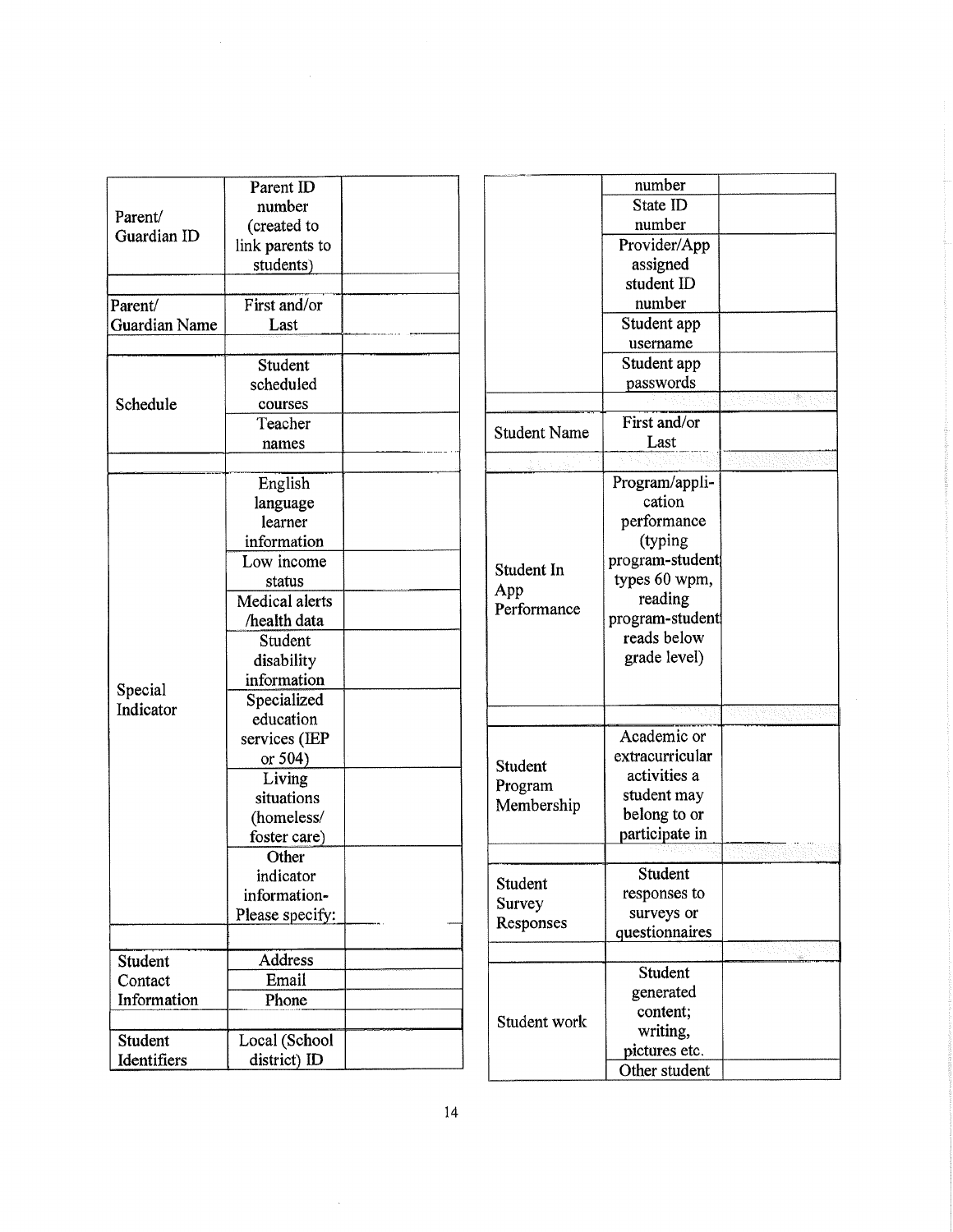|                | work data -     |  |
|----------------|-----------------|--|
|                | Please specify: |  |
|                |                 |  |
|                | Student course  |  |
|                | grades          |  |
|                | Student course  |  |
|                | data            |  |
|                | Student course  |  |
| Transcript     | grades/perfor-  |  |
|                | mance scores    |  |
|                | Other           |  |
|                | transcript data |  |
|                | -Please         |  |
|                | specify:        |  |
|                |                 |  |
|                | Student bus     |  |
|                | assignment      |  |
|                | Student pick    |  |
|                | up and/or drop  |  |
| Transportation | off location    |  |
|                | Student bus     |  |
|                | card $ID$       |  |
|                | number          |  |

|       | Other<br>transportation<br>data-Please<br>specify:                                   |  |
|-------|--------------------------------------------------------------------------------------|--|
|       |                                                                                      |  |
| Other | Please list<br>each<br>additional data<br>element used,<br>stored or<br>collected by |  |
|       | your<br>application                                                                  |  |

No Student Data Collected at this time \*provider shall immediately notify LEA if this designation is no longer applicable.

OTHER: Use this box, if more space needed.

All Schedule of Data information is included in attachment "WPS-OES Data Elements.pdf"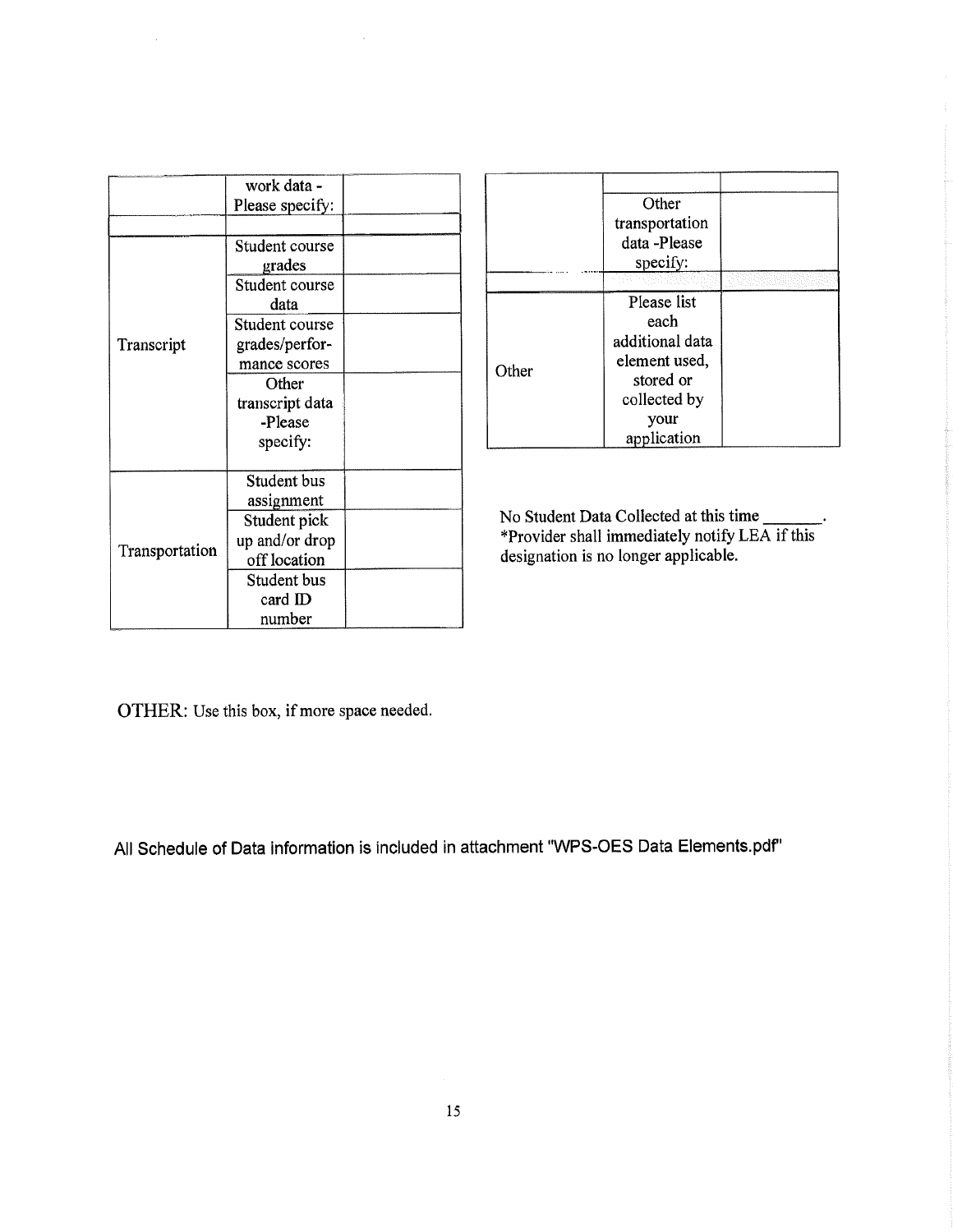#### EXHIBIT "C"

#### DEFINITIONS

**AB 1584, Buchanan:** The statutory designation for what is now California Education Code § 49073.1, relating to pupil records.

**De-Identifiable Information** (DII): De-Identification refers to the process by which the Provider removes or obscures any Personally Identifiable Information ("P11") from student records in a way that removes or minimizes the risk of disclosure of the identity of the individual and information about them.

**Educational Records:** Educational Records are official records, files and data directly related to a student and maintained by the school or local education agency, including but not limited to, records encompassing all the material kept in the student's cumulative folder, such as general identifying data, records of attendance and of academic work completed, records of achievement, and results of evaluative tests, health data, disciplinary status, test protocols and individualized education programs. For purposes of this DPA, Educational Records are referred to as Student Data.

**NIST: Draft National** Institute of Standards and Technology ("NIST") Special Publication Digital Authentication Guideline.

**Operator: The term "Operator" means** the operator of an Internet Website, online service, online application, or mobile application with actual knowledge that the site, service, or application is used primarily for K-12 school purposes and was designed and marketed for K-12 school purposes. For the purpose of the Service Agreement, the term "Operator" is replaced by the term "Provider." This term shall encompass the term "Third Party," as it is found in applicable state statutes.

**Personally Identifiable Information (P11):** The terms "Personally Identifiable Information" or **"P11" shall include, but are** not limited to, student data, metadata, and user or pupil-generated content obtained by reason of the use of Provider's software, website, service, or app, including mobile apps, whether gathered by Provider or provided by LEA or its users, students, or students' parents/guardians. P11 includes Indirect Identifiers, which is any information that, either alone or in aggregate, would allow a reasonable person to be able to identify a student to a reasonable certainty. For purposes of this DPA, Personally Identifiable Information shall include the categories of information listed in the definition of Student Data,

**Provider:** For purposes of the Service Agreement, the term "Provider" means provider of digital educational software or services, including cloud-based services, for the digital storage, management, and retrieval of pupil records. Within the DPA the term "Provider" includes the term "Third Party" and the term "Operator" as used in applicable state statutes.

**Pupil Generated Content:** The term "pupil-generated content" means materials or content created by a pupil during and for the purpose of education including, but not limited to, essays, research reports, portfolios, creative writing, music or other audio files, photographs, videos, and account information that enables ongoing ownership of pupil content.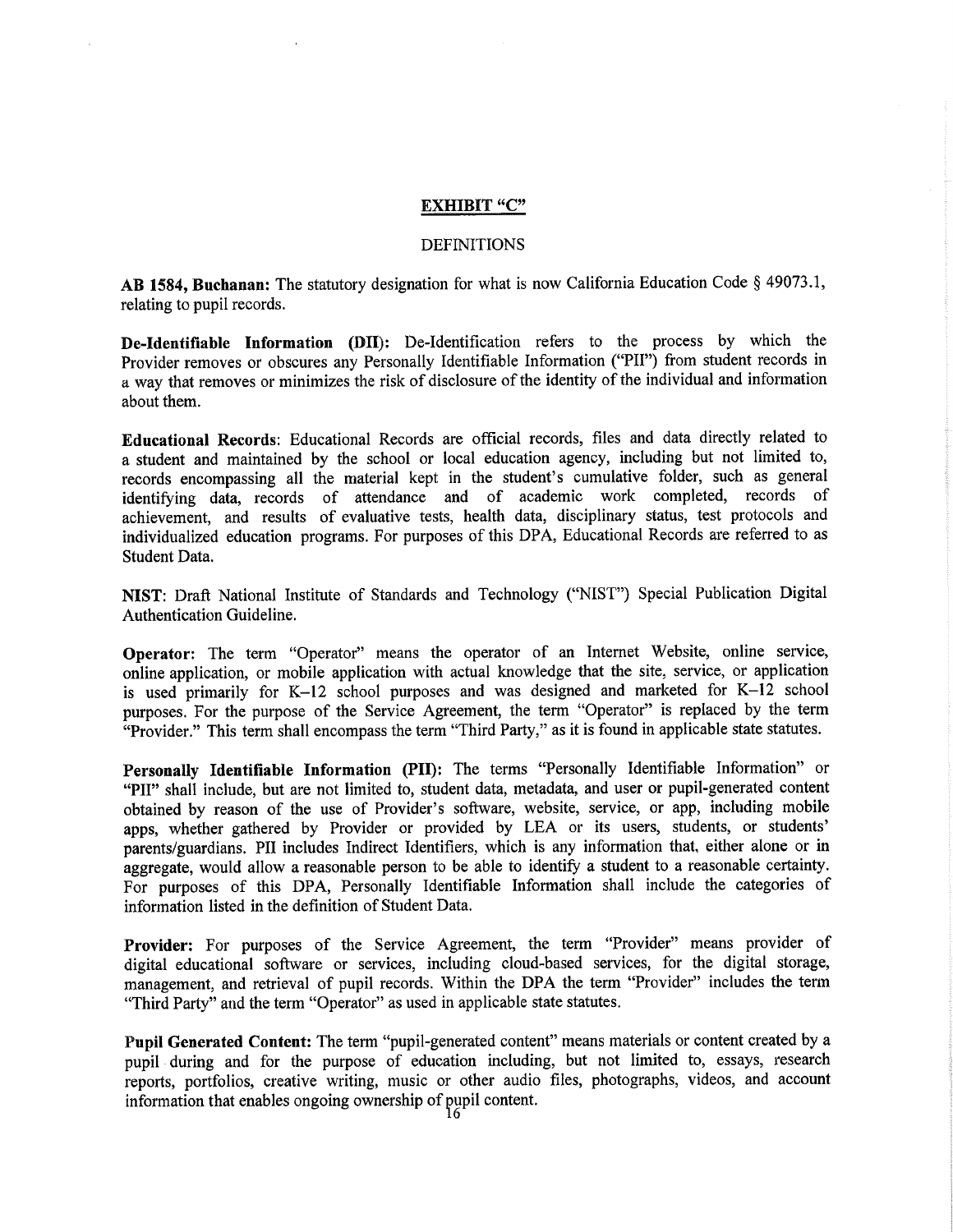**Pupil Records:** Means both of the following: (1) Any information that directly relates to a pupil that is **maintained** by LEA and **(2)** any information acquired directly from the pupil through the use of instructional software or applications assigned to the pupil by a teacher or other LEA employee. For the purposes of this Agreement, Pupil Records shall be the same as Educational Records, Student Personal Information and Covered Information, all of which are deemed Student Data for the purposes of this Agreement.

Service Agreement: Refers to the Contract or Purchase Order to which this DPA supplements and modifies.

School Official: For the purposes of this Agreement and pursuant to 34 CFR 99.31 (B), a School Official is a contractor that: (1) Performs an institutional service or function for which the agency or institution would otherwise use employees; (2) is under the direct control of the agency or institution with respect to the use and maintenance of education records; and (3) Is subject to 34 CFR 99.33(a) governing the use and re-disclosure of personally identifiable information from student records.

SOPIPA: Once passed, the requirements of SOPIPA were added to Chapter 22.2 (commencing with Section *22584)* to Division 8 of the Business and Professions Code relating to privacy.

**Student Data:** Student Data includes any data, whether gathered by Provider or provided by LEA or its users, students, or students' parents/guardians, that is descriptive of the student including, but not limited to, information in the student's educational record or email, first and last name, home address, telephone number, email address, or other information allowing online contact, discipline records, videos, test results, special education data, juvenile dependency records, grades, evaluations, criminal records, medical records, health records, social security numbers, biometric information, disabilities, socioeconomic information, food purchases, political affiliations, religious information text messages, documents, student identifies, search activity, photos, voice recordings or geolocation information. Student Data shall constitute Pupil Records for the purposes of this Agreement, and for the purposes of California and federal laws and regulations. Student Data as specified in Exhibit "B" is confirmed to be collected or processed by the Provider pursuant to the Services, Student Data shall not constitute that information that has been anonymized or de-identified, or anonymous usage data regarding a student's use of Provider's services.

**SDPC (The Student Data Privacy Consortium):** Refers to the national collaborative of schools, districts, regional, territories and state agencies, policy makers, trade organizations and marketplace providers addressing real-world, adaptable, and implementable solutions to growing data privacy concerns.

**Student Personal Information: "Student Personal** Information" means information collected through a school service that personally identifies an individual student or other information collected and maintained about an individual student that is linked to information that identifies an individual student, as identified by Washington Compact Provision 28A.604.010. For purposes of this DPA, Student Personal Information is referred to as Student Data.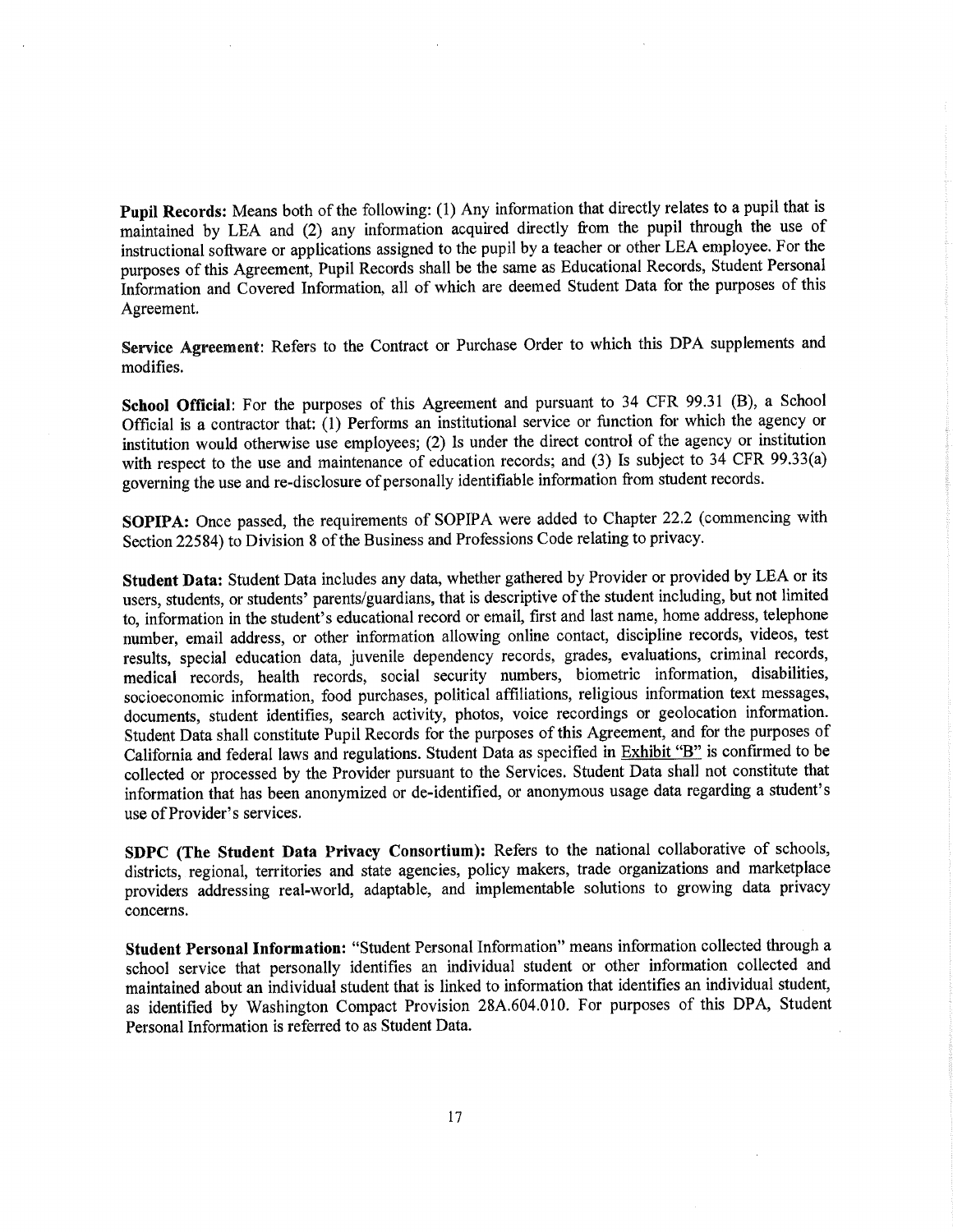Subscribing LEA: An LEA that was not party to the original Services Agreement and who accepts the Provider's General Offer of Privacy Terms.

Subprocessor: For the purposes of this Agreement, the term "Subprocessor" (sometimes referred to as the "Subcontractor") means a party other than LEA or Provider, who Provider uses for data collection, analytics, storage, or other service to operate and/or improve its software, and who has access to PIT.

Targeted Advertising: Targeted advertising means presenting an advertisement to a student where the selection of the advertisement is based on student information, student records or student generated content or inferred over time from the usage of the Provider's website, online service or mobile application by such student or the retention of such student's online activities or requests over time.

Third **Party:** The term "Third Party" means a provider of digital educational software or services, including cloud-based services, for the digital storage, management, and retrieval of pupil records. However, for the purpose of this Agreement, the term "Third Party" when used to indicate the provider of digital educational software or services is replaced by the term "Provider."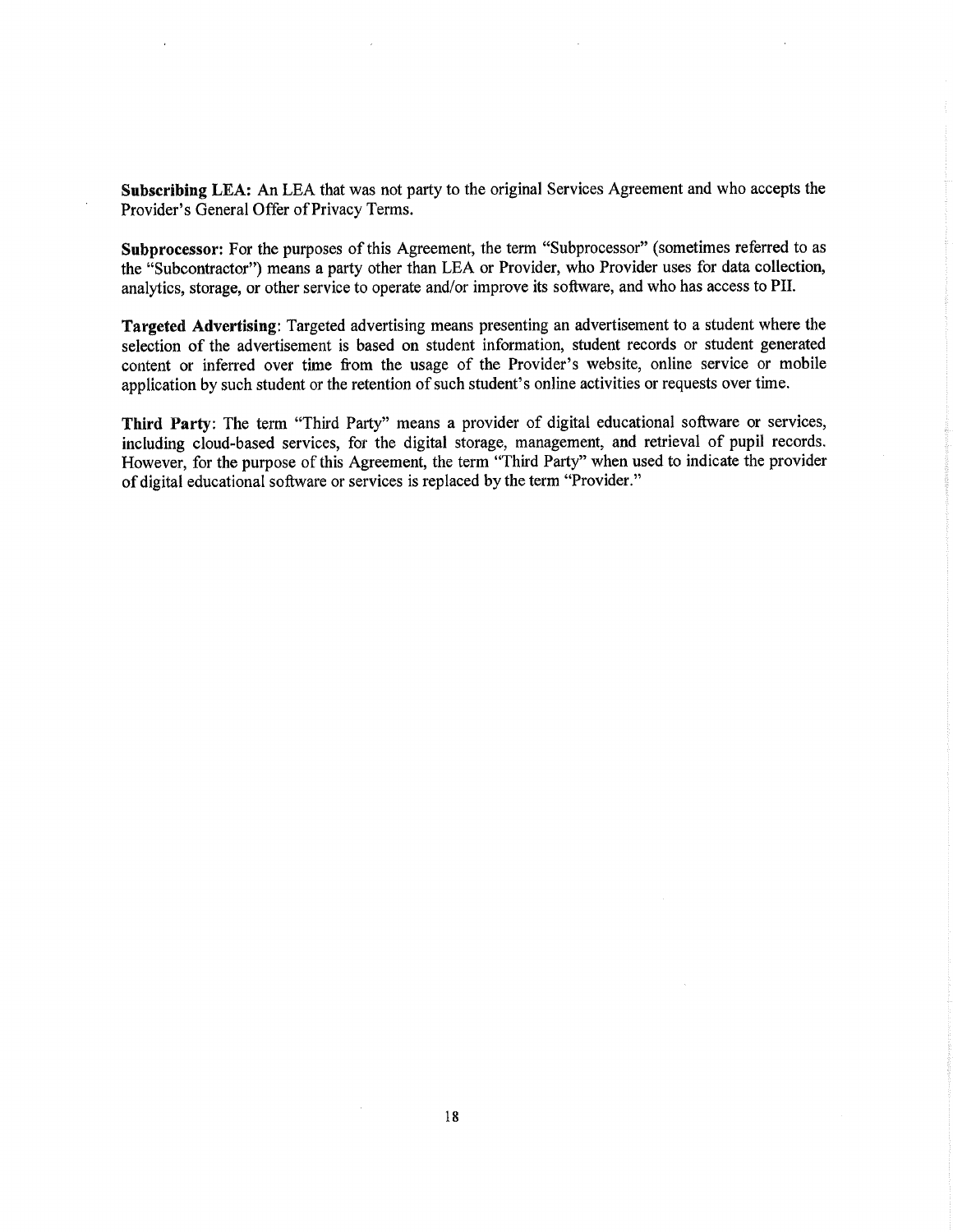## **EXHIBIT** "D"

#### DIRECTIVE FOR DISPOSITION OF DATA

Ventura County Office of Education directs Manson Western, LLC, dba Wester to dispose of data obtained by Provider pursuant to the terms of the Service Agreement between LEA and Provider. The terms of the Disposition are set forth below:

| <b>Extent of Disposition</b><br>Disposition shall be:                               | Partial. The categories of data to be disposed of are as<br>follows:<br>X<br>Complete. Disposition extends to all categories of data.                                                                                                                                            |
|-------------------------------------------------------------------------------------|----------------------------------------------------------------------------------------------------------------------------------------------------------------------------------------------------------------------------------------------------------------------------------|
|                                                                                     |                                                                                                                                                                                                                                                                                  |
| <b>Nature of Disposition</b><br>Disposition shall be by:                            | X<br>Destruction or deletion of data.<br>Transfer of data. The data shall be transferred as set forth<br>in an attachment to this Directive. Following confirmation from<br>LEA that data was successfully transferred, Provider shall<br>destroy or delete all applicable data. |
|                                                                                     |                                                                                                                                                                                                                                                                                  |
| <b>Timing of Disposition</b><br>Data shall be disposed of by the<br>following date: | X<br>As soon as commercially practicable<br>By (Insert Date)                                                                                                                                                                                                                     |
|                                                                                     |                                                                                                                                                                                                                                                                                  |
| Authorized Representative of LEA                                                    | $11 - 20 - 18$<br>Date                                                                                                                                                                                                                                                           |

**\***  $\overline{\mathbf{r}}$   $\overline{\mathbf{r}}$  Date Date Date by Authorized Representative of Provider

10-5-18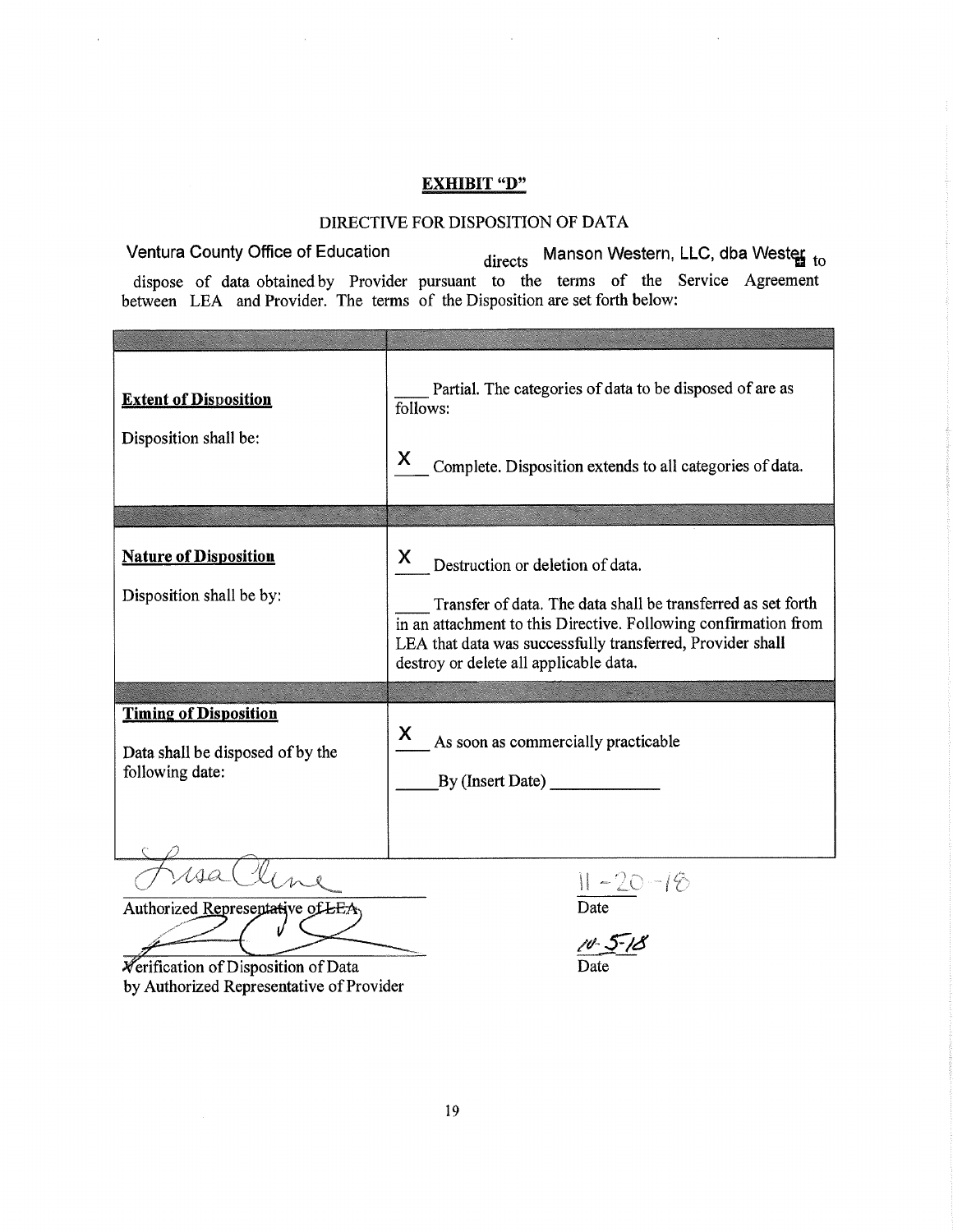#### EXHIBIT "E"

#### GENERAL OFFER OF PRIVACY TERMS

#### 1.Offer of Terms

Provider offers the same privacy protections found in this DPA between it and Ventura County Office of and which is dated October 5, 2018 to any other LEA ("Subscribing  $LEA$ <sup>")</sup> who accepts this General Offer though its signature below. This General Offer shall extend only to privacy protections and Provider's signature shall not necessarily bind Provider to other terms, such as price, term, or schedule of services, or to any other provision not addressed in this DPA. The Provider and the other LEA may also agree to change the data provided by LEA to the Provider in Exhibit "B" to suit the unique needs of the LEA. The Provider may withdraw the General Offer in the event of: (1) a material change in the applicable privacy statutes; (2) a material change in the services and products subject listed in the Originating Service Agreement; or three (3) years after the date of Provider's signature to this Form. Provider shall notify CETPA in the event of any withdrawal so that this information may be transmitted to the Alliance's users.

| Provider: | Manson Western, LLC, dba Western Psychological Services |                 |               |                            |
|-----------|---------------------------------------------------------|-----------------|---------------|----------------------------|
| BY:       |                                                         | Date:           | $10 - 5 - 18$ |                            |
|           | Printed Name: Rocco Cretacci                            | Title/Position: |               | Director of Infrastructure |

#### **2. Subscribing LEA**

A Subscribing LEA, by signing a separate Service Agreement with Provider, and by its signature below, accepts the General Offer of Privacy Terms. The Subscribing LEA and the Provider shall therefore be bound by the same terms of this DPA.

Subscribing LEA:

| BY |                                    | Date: |
|----|------------------------------------|-------|
|    | ------<br>------------------<br>__ |       |

Printed Name: Title/Position: Title/Position:

**TO ACCEPT** THE GENERAL **OFFER, THE** SUBSCRIBING LEA MUST **DELIVER** THIS **SIGNED EXIIIBIT TO** THE PERSON AND EMAIL ADDRESS **LISTED BELOW** 

**Name: Rocco Cretacci** 

**Title: Director** of Infrastructure

Email **Address: rocco@wpspublish.com**